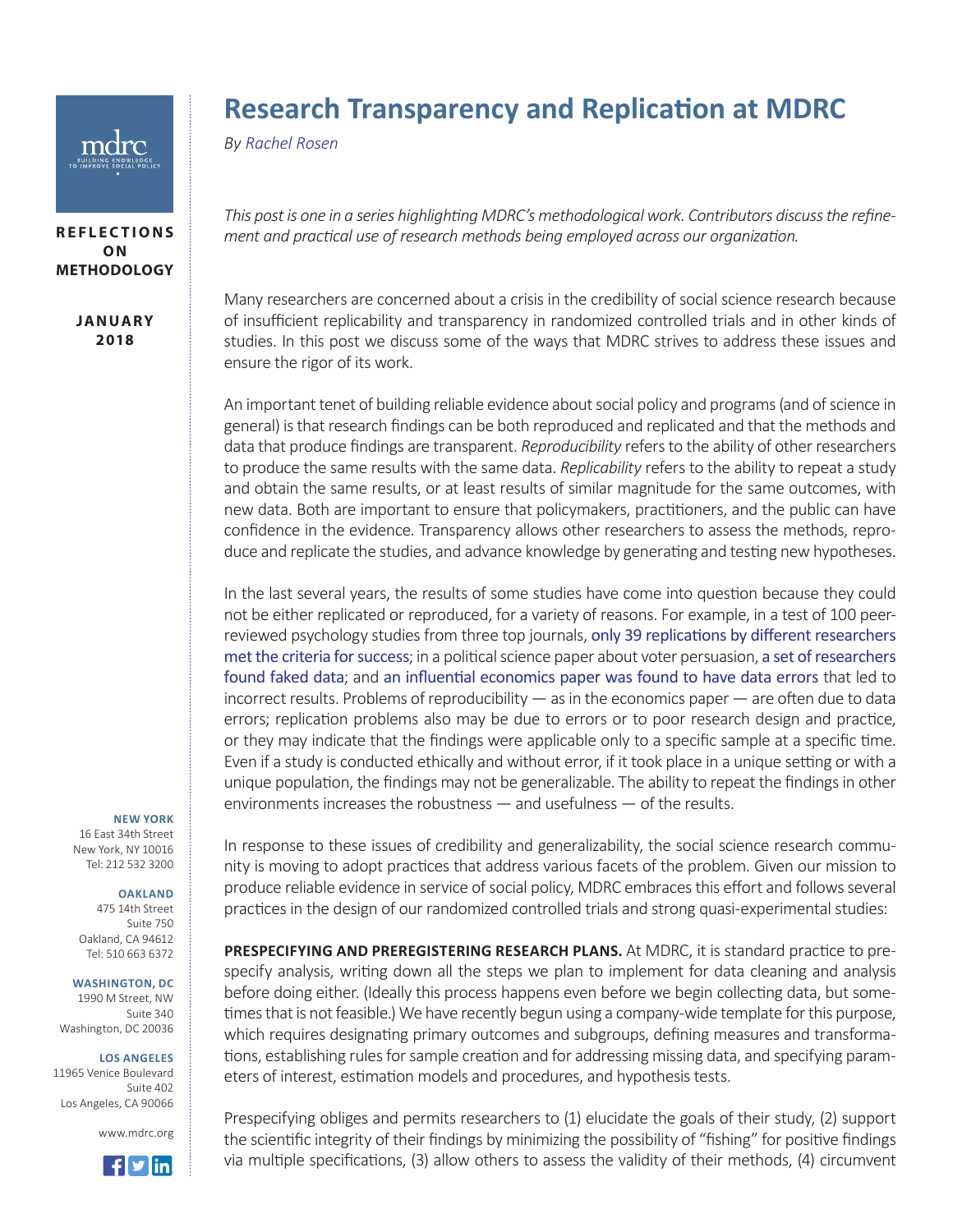publication bias against studies without significant findings, and (5) allow for reproducibility and replication. Some funders and some journals now require analysis plans to be registered publicly at a site such as the [American Economic Association's registry](https://www.socialscienceregistry.org/) for randomized controlled trials, [the](https://www.sree.org/pages/registry.php)  [Society of Research on Educational Effectiveness registry](https://www.sree.org/pages/registry.php), the [Open Science Framework](http://osf.io/), the [fed](https://clinicaltrials.gov/)[eral government's ClinicalTrials.gov](https://clinicaltrials.gov/), or the [Evidence in Governance and Politics registry](http://egap.org/).

**REQUIRING MORE THAN STATISTICAL SIGNIFICANCE.** Findings in experimental studies are typically designated as effects, or impacts, when the p-values for corresponding hypothesis tests are smaller than the prespecified threshold of statistical significance (usually 0.05 or 0.10). A p-value of 0.10 means that there is only a 10 percent chance that a program with no effect would have produced such a large estimate. But small changes in the steps of the analysis (such as sample restrictions or model specification) can change the p-value. To reduce the risk of drawing incorrect conclusions based on a false positive, we have several practices to guide our interpretation of findings based on all the evidence:

- We use a short list of outcomes and subgroups in our primary analyses to protect against spurious findings due to [multiple hypothesis testing](https://www.mdrc.org/publication/estimating-statistical-power-when-using-multiple-testing-procedures), where the number of impact estimates examined (multiple outcomes or subgroups) increases the likelihood of at least one false positive.
- When we do examine multiple outcomes, we use [statistical adjustments](https://www.mdrc.org/publication/estimating-statistical-power-when-using-multiple-testing-procedures) to control the rate of false positives.
- We perform sensitivity tests to investigate whether different assumptions call the findings into question.
- In addition to the point estimate, we look at the confidence interval around the estimate, which indicates its precision.
- We report most, if not all, of our estimates as effect sizes, calculated in terms of the standard deviation of the outcome, which helps us understand the substantive significance of a finding.
- We consider whether we have similar results for similar outcomes: If an estimate for just one outcome is significant, and estimates for related outcomes lack sufficient evidence of an effect, there is cause for skepticism.
- We conduct most of our impact studies in conjunction with implementation research to understand the factors that may drive impact results, whether they are positive, negative, or null.

**SHARING DATA.** At MDRC, we frequently produce public use files from our data, allowing other researchers to reproduce our analyses and findings, conduct robustness checks with other methods, or explore additional hypotheses. We sometimes also share these files with interested practitioners (such as a school district where a study was conducted) who may want to use the data they helped us collect to further understand their own programming.

**CONDUCTING REPLICATION STUDIES.** We have also begun undertaking replications of some of our most well-known studies. For example, MDRC's landmark [Career Academies](https://www.mdrc.org/publication/career-academies-long-term-impacts-work-education-and-transitions-adulthood) study is often cited in the literature on career and technical education. That study, which began in the early 1990s and followed students for eight years after high school graduation, found sustained impacts on earnings for students who had been randomly assigned to enroll in a career academy in high school. Now MDRC is replicating that research with our [Next Generation California Partnership Academies](https://www.mdrc.org/project/next-generation-california-partnership-academies#overview) [study](https://www.mdrc.org/project/next-generation-california-partnership-academies#overview). The research team is currently working with schools to randomly assign students to participate in academies in California. The study will follow students through high school and into the